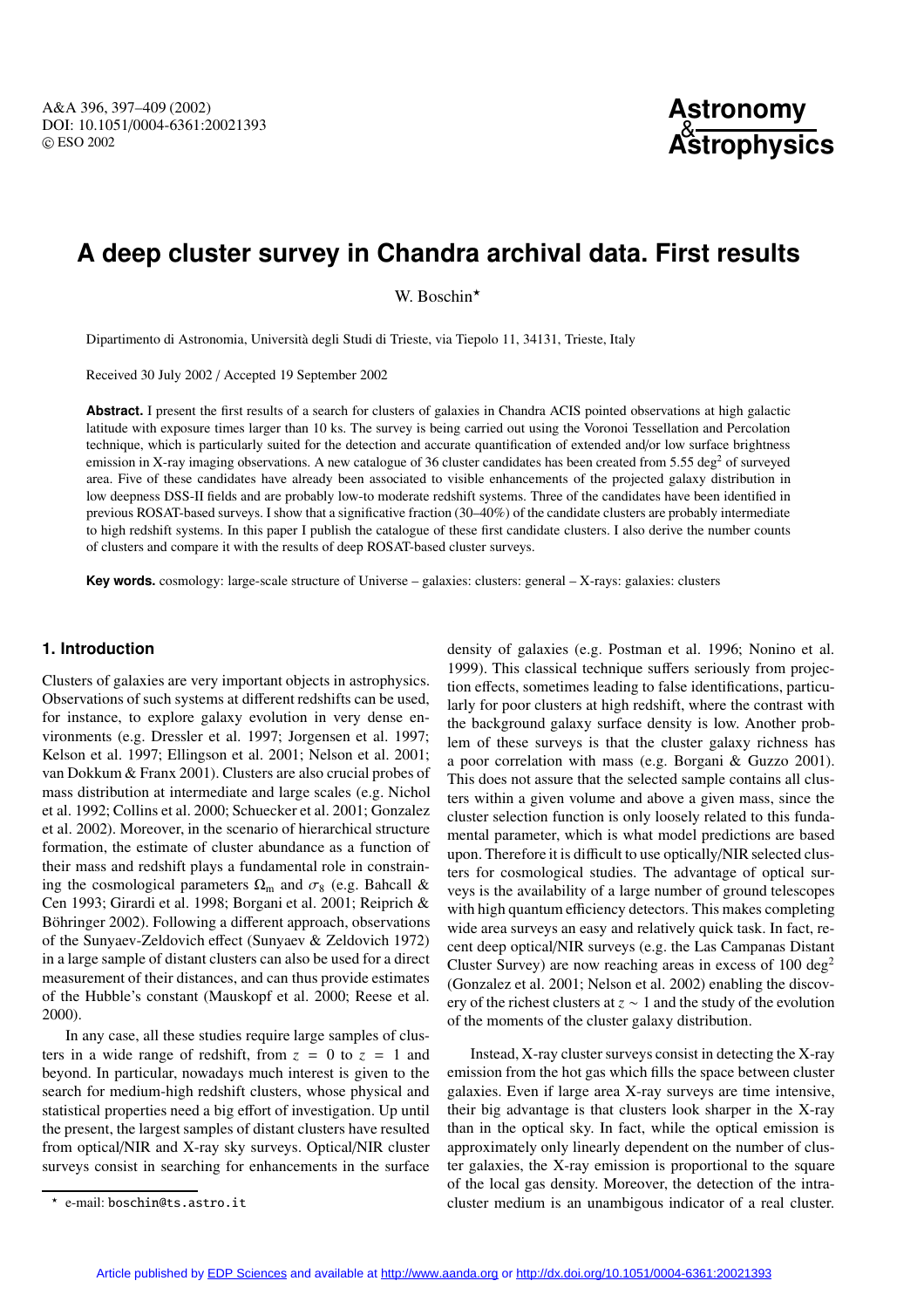For this reason the problem of spurious detection is much less severe. But the best feature of X-ray surveys is that their selection function can be determined to high accuracy knowing the properties of the telescope used. Moreover, since X-ray luminosity is a good indicator of the total cluster mass (Reiprich & Böhringer 1999), we can safely make cosmological predictions for clusters of a given mass and sensibly compare them with observed clusters of a given luminosity. In synthesis, X-ray surveys are much easier to use than optical/NIR ones as cosmological probes to address global cluster properties and not only for studying single, yet interesting, objects.

In the past decade these good qualities encouraged the compilation of many X-ray cluster surveys mainly based on ROSAT data (e.g. Rosati et al. 1995, 1998; Scharf et al. 1997; Vikhlinin et al. 1998). All these surveys gave important contributions in determining the X-ray cluster number density and luminosity function at lower and lower flux limits.

In this paper, I present the first results of a search for galaxy clusters in deep (exposure time  $T > 10$  ks) Chandra ACIS pointed observations at high Galactic latitude. The Chandra's high spatial resolution is the strong point of a survey based on this telescope, since it is essential to efficiently separate between pointlike and extended sources and, in particular, to reduce the problem of the contamination of distant clusters by active galactic nuclei. The survey is being carried out using the Voronoi Tessellation and Percolation technique (VTP, Ebeling & Wiedenmann 1993). This approach is completely non parametric, i.e. it is equally sensitive to spherically simmetric structures and to irregular ones, and shows its effectiveness to detect low surface brightness sources with greater sensitivity when compared with standard detection methods (Scharf et al. 1997).

This paper is arranged as follows: in Sect. 2 I present a brief overview of the Chandra selected pointings and the data reduction; in Sect. 3 I describe the source detection method and the steps of the construction of the catalogue. In Sect. 4 I present the calibration of the survey sky coverage. Section 5 presents an estimate of the redshift distribution of the detected candidates and a measure of the sky volume probed by the survey. In Sect. 6 and 7, I present the log *N*-log *S* relation and the catalogue of detected candidates. Finally, in Sect. 8, I summarize the main results and give my conclusions.

Computations throughout the paper use  $\Omega_{\rm m} = 0.3$ ,  $\Omega_{\Lambda} =$ 0.7. The Hubble constant is  $H_0 = 75 \text{ km s}^{-1} \text{ Mpc}^{-1}$ , unless otherwise stated. All X-ray luminosities and fluxes are reported in the 0.5–2.0 keV energy band.

## **2. Observations and data analysis**

The data used in this paper are 81 Chandra ACIS pointed observations downloaded from the public archive. Selected observations have exposure times larger than 10 ks (see Fig. 1) and absolute galactic latitude larger than 20 deg. This skyselection criterium minimizes the effects of absorption of extragalactic X-rays from the galactic neutral hydrogen concentrated around the Milky Way plane. In general, the galactic hydrogen column density along the line of sight of the selected pointings is  $n_H < 10^{21}$  cm<sup>-2</sup> (see Fig. 2). I preferentially avoid pointings whose targets are bright extended sources



Fig. 1. Histogram of the exposure times for the 81 selected Chandra ACIS pointings.



Fig. 2. Histogram of the galactic neutral hydrogen column density along the line of sight of the 81 selected Chandra ACIS pointings.

(typically nearby clusters and galaxies), since they dominate the field of view and make it impossible the detection of other objects. This also ensures that the cluster selection function is not significantly affected by the known angular correlation between galaxy clusters. In Fig. 3, the positions of the 81 selected Chandra fields are plotted in Galactic Coordinates. The size of the points is proportional to the exposure times, which ranges from 11 to 168 ks.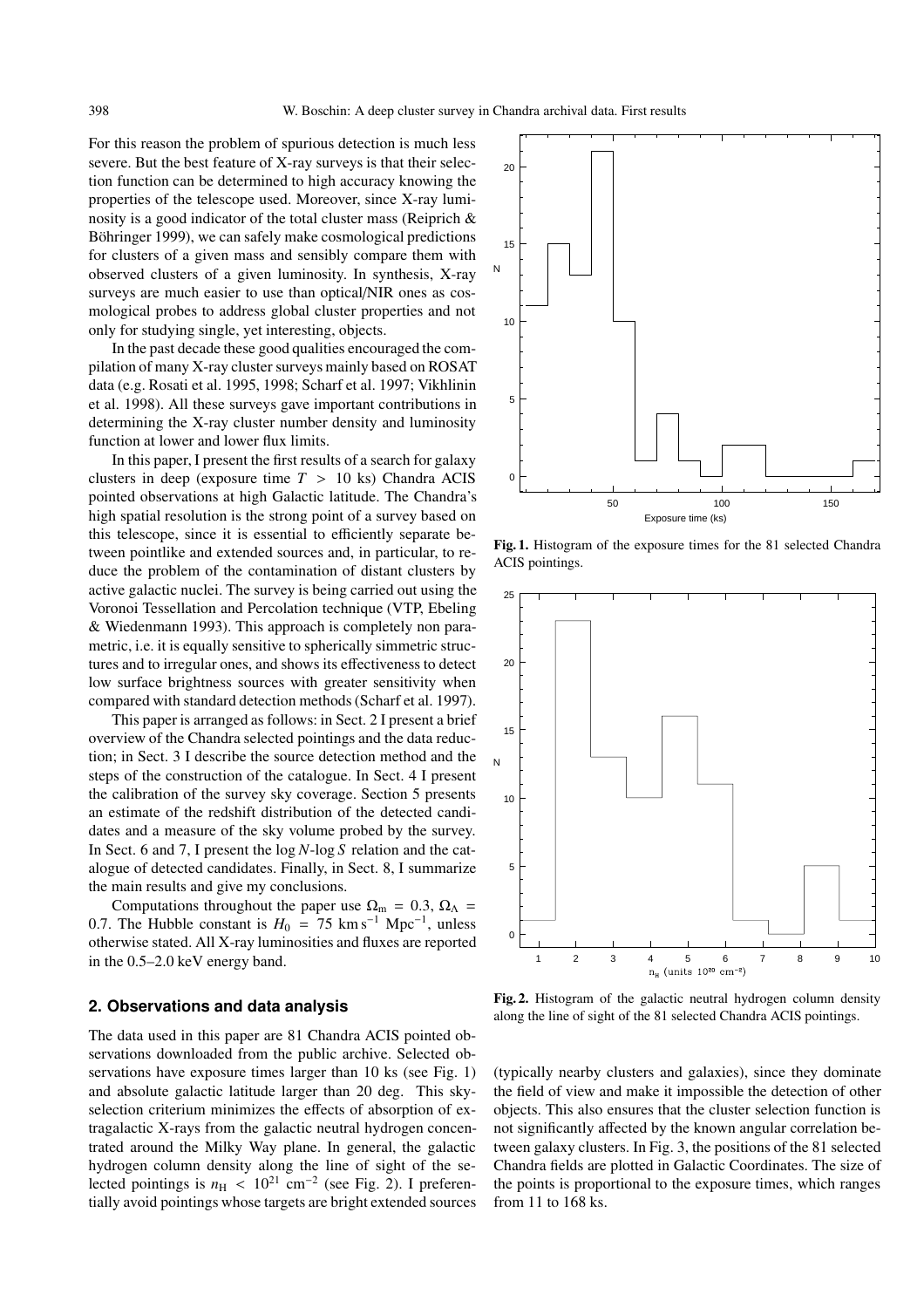

Fig. 3. The 81 Chandra ACIS pointings selected for this survey (Aitoff projection in galactic coordinates). The sizes of points are proportional to the exposure time. Dotted horizontal lines delimit  $|b| = 20^\circ$ ; hatched line is the celestial equator ( $\delta = 0^{\circ}$ ).

The Chandra ACIS is a scientific instrument made of two blocks. One, ACIS-Imager (ACIS-I), is a square matrix of 4 1024  $\times$  1024 pixels front-illuminated (FI) CCDs (chips I0, I1, I2 and I3) covering a field of view of about 17 by 17 arcmin and is used for imaging observations. The other one, ACIS-Spectrometer (ACIS-S), is an array of 6 1024  $\times$  1024 pixels CCDs (4 front-illuminated, 2 back-illuminated (BI)) covering a field of view of about 50 by 8 arcmin and is used both for imaging observations and, mainly, for spectroscopical observations with gratings. In general, during an observation ACIS can operate simultaneously both with ACIS-I CCDs and with ACIS-S CCDs, for a maximum of 6 active CCDs. I consider here both images taken by ACIS-I chips (chips I0, I1, I2 and I3), and ACIS-S imaging observations (aimpoint on S3) taken by chips S2, S3, I2 and I3. In ACIS-S observations I take into consideration only the FI chips (S2, I2 and I3). I choose to search for X-ray sources only in these chips since they manifest a similar photon background. This is important for a correct use of the source detection algorithm (see Sect. 3). Moreover, in the selected ACIS-S pointings the S3 chip is often completely filled by target photons and, therefore, unusable for the search of other sources.

Before Chandra observations be used to search for sources, they need some reduction. I perform the data reduction using the dedicated software CIAO (Chandra Interactive Analysis of Observations, Fruscione & Siemiginowska 2000). For each pointing, first I filter the preprocessed event files selecting only events with a status equal to zero and with ASCA grades 0, 2, 3, 4 and 6. This particular grade selection appears to optimize the signal-to-background ratio of sources (Chandra X-ray Center Team, 2001). Then, I clean bad offsets intervals and examine the data on a chip by chip basis. Since for each photon event the energy is known, I select all events with energy between 0.3 and 10 keV. This is the band in which the energy scale of ACIS CCDs is calibrated. For each chip I filter out bad columns and pixels and remove times when the count rate exceeded three standard deviations from the mean count rate per 3.3 s frame time intervals. In fact, the background is generally quite

stable during an observation. Nevertheless, occasionally there are significant variations, especially in the BI chips but also in FI ones. Since for each photon event the occurance time is known, I am able to filter out high background intervals. I then clean each chip for flickering pixels (pixels showing unstable states of dark current signature), i.e. I remove times where a pixel had events in two sequential 3.3 s intervals. At the end, I remain with a clean image containing photon events with energies between 0.3 and 10 keV.

#### **3. Source detection and building of the catalogue**

The first step in the detection process consists in the choice of an energy band from which extract photons to pass to the detection algorithm. The output of the reduction step is a photon event file containing photons with energies in a wide energy range (0.3–10 keV). However, it is not convenient to use the whole band in order to detect sources. In fact, unless we are dealing with nearby massive systems, clusters emit generally very few photons in the hard energy band (with energies larger than 4–5 keV), therefore in order to maximize their contrast with respect to the X-ray background and enhance the detection probability, it is necessary to work only with the softest X-rays. In particular, Scharf (2002) calculates the maximum, or optimal, signal-to-noise energy band for galaxy system X-ray emission detected by the Chandra observatory. He finds that the "classical" ROSAT-like 0.5–2.0 keV band is close to optimal for clusters in a wide range of intracluster medium (ICM) temperature (in particular for  $T > 2$  keV) and redshift  $z \leq 1$ . Based on these considerations, for the detection of sources I choose to consider only photons in the energy range 0.5–2.0 keV.

As a detection algorithm I use the Voronoi Tessellation and Percolation technique (hereafter VTP). The VTP method of Ebeling (1993, see also Ebeling & Wiedenmann 1993) is a general method for the detection of non Poissonian structure in a distribution of points. By definition, a Voronoi tessellation on a two-dimensional distribution of points (called nuclei) is a unique plane partition into convex cells, each of them containing one, and only one, nucleus together with the set of points which are closer to that nucleus than to any other one (Voronoi 1908). In X-ray observations, any nucleus is a detector pixel where at least one photon count occurs. To each of these pixels, VTP associates a cell polygon whose sides form the perpendicular bisectors of the non-crossing vectors joining the nearest neighbor photon pixels. Since most cells contain only one photon, the surface brightness associated with this photon equals the inverse of the product of cell area and local exposure time. Multiple counts pixels are rare and associated only to the brightest sources. These pixels are flagged and used in the percolation algorithm described below.

In Fig. 4, I show the Voronoi tessellation of a typical Chandra ACIS-I photon distribution. The sources in this field are apparent to the eye as clusters of small cells. After the implementation of the Voronoi tessellation, the cumulative distribution of the inverse areas of the photon cells is computed and compared with that expected from a random (Poisson) distribution (Kiang 1966), and a cutoff can be determined that defines the global background count for that field. A spatial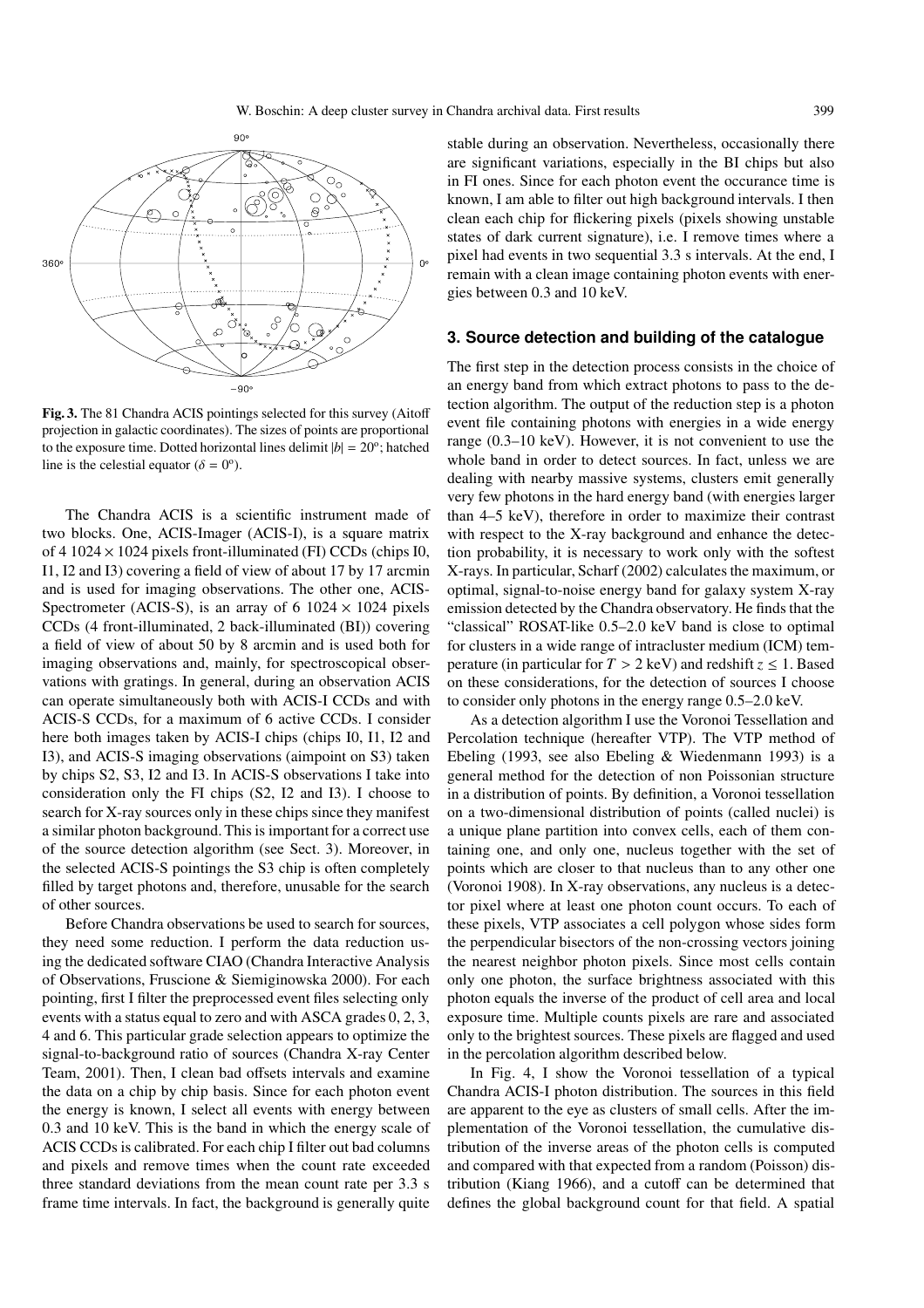

Fig. 4. Voronoi tessellation of a typical Chandra ACIS-I photon distribution. Photons are shown as dots and sources are immediately apparent to the eye as clusters of small tessellation cells.

percolation algorithm is then run on the cells with area smaller than a given threshold above the background, grouping them according to the excess above the background density and forming sources. For a better background estimation the latter two steps are performed iteratively so that, as sources are detected, the background estimate is revised and the source groupings are redetermined. Finally, for each source I obtain a series of parameters: the source position (computed as a weighted sum over photons), the detected source count rate, the detected source area, the minimal and maxima moments of inertia of the photon distribution, an estimate of the background count, and the probability of the source being a statistical fluctuation. Moreover, the full set of photons associated with each source is stored.

The VTP procedure is implemented on a pipeline composed by the CIAO task vtpdetect and a C code representing an adaptation of the code developed by Ramella et al. (2001) to detect galaxy clusters in optical photometric surveys.

## 3.1. Source deblending

As a first step, VTP is run on each field using as a surface brightness threshold the computed value of the background surface brightness. However, in general it is not convenient to run VTP with a unique surface brightness threshold. In fact, VTP has, by design, a potentially serious drawback: it is unable to separate very close pairs of sources, i.e, it inevitably produces "blends" as soon as it finds the high-flux zones of two emission regions to be touching one another. In order to solve this problem, Scharf et al. (1997) show that a practical solution is to run VTP using different surface brightness thresholds. In this way, it is also possible to reduce the uncertainties in source identification resulting from positive background fluctuations that



Fig. 5. Source photons and sources identified by VTP at threshold 1.0 in a portion of an ACIS-I field. Thick points indicate VTP source photons, sources are labeled numerically. Note that source 2 is a clear blend.



Fig. 6. Source photons and sources identified by VTP at threshold 1.7 in the field shown in Fig. 5. Note that source 2 at threshold 1.0 has now been resolved into sources 2 and 3.

become grouped with source photons. I run VTP three times with three different thresholds (denoted as factors of the background surface brightness): 1.0 (the first step), 1.3 and 1.7. Then, I select the sources matching the following criteria:

- Sources at threshold 1.0, which do not deblend at higher thresholds, and with an observed count rate greater than  $2\times10^{-4}$  counts s<sup>-1</sup> (corresponding to an observed flux limit of ~1 × 10<sup>-15</sup> erg s<sup>-1</sup> cm<sup>-2</sup>);
- Sources matching the above count rate criteria at threshold 1.3 that were parts of blends at 1.0 but do not deblend at threshold 1.7;
- Sources matching the position and count rate criteria at threshold 1.7 that were parts of blends at threshold 1.3.

This deblending procedure provides a list of candidates that is used in a visual inspection of each field. In total, I find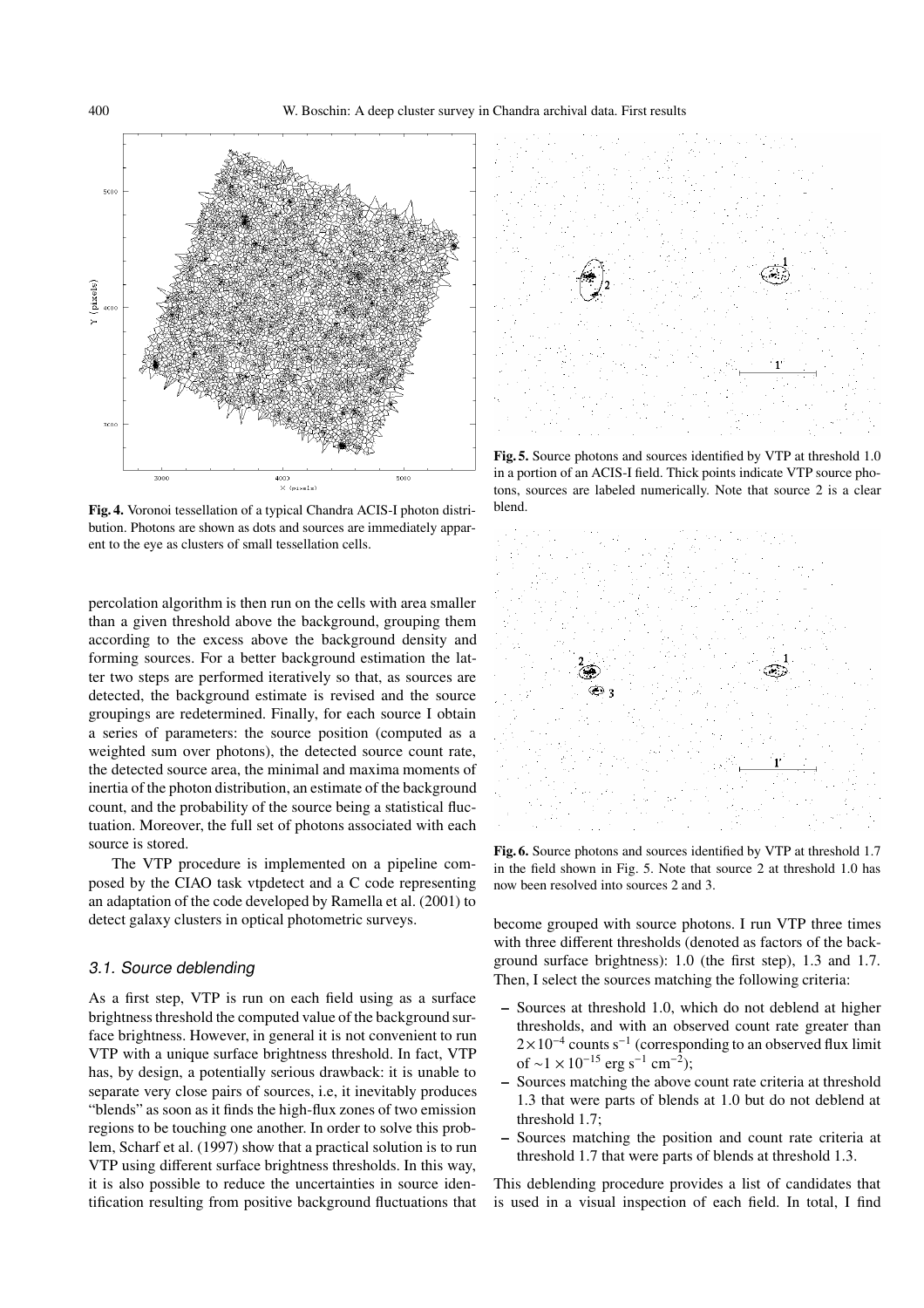3340 X-ray sources in the 81 selected fields at the threshold 1.0. Raising the threshold level, the number of detected sources at thresholds 1.3 and 1.7 is, respectively, 94% and 84% of the total number detected at the lowest threshold. 65 sources (2%) are deblended with the described procedure. For some individual sources, it was necessary to change by hand the detection threshold in order to exclude photons that were clearly positive noise and were included in the objects detected at threshold 1.0. These spurious photons clearly act to bias the area estimate of the source. In general, increasing the threshold removes the noise and typically only removes less than 10%–20% of the source photons. Moreover, these photons will be recovered in the flux correction step described below. The threshold used for each source is recorded and used in the correction from detected to total flux, as detailed in Sect. 3.3.

Figures 5 and 6 demonstrate the differences between the results for the lowest and highest threshold for a portion of an ACIS-I field. Photons identified as belonging to sources by VTP are plotted in heavy type. The source numbered 2 in Fig. 5 is a clear blend of two pointlike sources when observed at the lowest threshold. In Fig. 6, these two sources are deblended at the higher (1.7) threshold.

It is clear that, in principle, there may be cases of real physical systems containing substructures that become deblended. However, a visual inspection of the 81 fields does not reveal any case in which deblending had split up what was probably a single extended object into separate components. By visual inspection I also reject a set of 102 sources which appear as border effects or artifacts due to strong X-ray sources contained in the selected fields.

# 3.2. Separation between pointlike and extended sources

Once the deblending process is completed, the next step consists in separating between pointlike and extended sources. Really, the very small value of the PSF radius (less than 0.5 arcsec at the aimpoint), makes this operation quite an easy task when considering on-axis sources. Nevertheless, a smart procedure is necessary when considering off-axis sources, expecially where the PSF radius is larger than about 10 arcsec. This is expecially true for sources located in chips I2 and I3 during ACIS-S observations. In order to build such a procedure, assumptions must be made about the nature of the sources. In particular, I assume that sources are either intrinsically extended or pointlike. In modeling a pointlike source I assume the PSF is Gaussian. The VTP algorithm returns estimates of the mean surface brightness of the background,  $\sigma_{bkg}$ , a background corrected estimate *s* of the observed count rate for each detected source, and the area of the source above the surface brightness threshold. From the area, I obtain an area equivalent source radius defined as  $r_{\text{VTP}} \equiv (A_{\text{VTP}}/\pi)^{1/2}$ . Supposing now the source is pointlike, the detected and background corrected count rate *s* can be written as

$$
s = s(r_{\text{VTP}}) = 2\pi \int_0^{r_{\text{VTP}}} \sigma_{\text{PSF}}(r) \, r \, dr,\tag{1}
$$

where  $\sigma_{\text{psF}}(r) = \sigma_0 \tilde{\sigma}_{\text{psF}}(r)$  is the assumed surface brightness profile for a Gaussian PSF, with  $\tilde{\sigma}_{PSF}(r) = \exp(-r^2/2\rho^2)$ .  $\rho$  is the width of the PSF. Besides Eq. (1), according to Ebeling et al. (1996), I need a second equation specifying how close to the background the surface brightness of the outermost regions of a VTP detection is:

$$
\sigma_{\text{PSF}}(r_{\text{VTP}}) = \sigma_0 \,\tilde{\sigma}_{\text{PSF}}(r_{\text{VTP}}) = (f - 1) \,\sigma_{\text{bkg}}.\tag{2}
$$

Here *f* is the normalized distance of the lowest surface brightness region to the background level. This parameter is returned by VTP for each source. Combining Eqs. (1) and (2) it is now possible to eliminate  $\sigma_0$  and obtain an equation in the unknown  $\rho$  which can be solved. I stress that at no stage of this procedure the model profile from Eq. (1) is actually fitted to the observed surface brightness distribution. Although I do assume a specific model (Gaussian in this case), it is only its integral properties that enter; thus, even if the ACIS PSF profile is not exactly a Gaussian, deviations of the true distribution from the assumed model have much less effect on the results than they do for the fitting procedures employed by conventional detection algorithms. However, the lack of any radial fitting also entails that the value for the source width  $\rho$  determined in this process cannot be expected to be as accurate as what might be obtained in a detailed imaging analysis of pointed data.

Now, the estimated  $\rho$  of the detected sources can be compared with the best-fit PSF  $\rho$  as a function of the off-axis angle in order to discriminate between pointlike and extended sources. Of course, what happens is that extended sources will have estimated  $\rho$  larger than the expected value for a pointlike source. In particular, the lower limits of  $\rho$  for a source to be considered as extended are computed by building Monte Carlo simulations of ACIS fields. Sources are simulated with pointlike surface brightness, convolved with the instrumental PSF (for a nominal photon energy of 1.5 keV) and added to a representative background of Poissonian noise. For this purpose I use the package MARX (e.g. Wise 1997), a set of executables designed to be run in sequence to produce a Chandra/ACIS simulation. In particular, I simulate more than 500 pointlike sources with different count rates and signal-to-noise ratios *SNR* (as defined in Sect. 5) and located at different off-axis angles. Figures 7–9 show the estimated  $\rho$  for all the simulated pointlike sources vs. off-axis angles in the *SNR* bins >10, 6–10 and <6 respectively. For each figure, the solid line is a polynomial model fit to all data points, while the dotted line is a 99.9% confidence level line derived from the  $\rho$  residuals of the PSF best-fit model. For each source, the errorbars in the  $\rho$  estimate are  $1\sigma$  errors derived from the fit. A source is considered as extended if its  $\rho$  is larger than the PSF  $\rho$  at the 99.9% confidence level in the corresponding *SNR* range. In total, from the 81 selected fields I classify 51 extended sources.

# 3.3. Source count rates correction for missing flux

The presence of an X-ray background always limits the emission directly detectable by any source detection algorithm to some fraction of the total source flux. Therefore, the raw VTP count rates of the detected sources have to be corrected for low surface brightness emission in the far wings of the source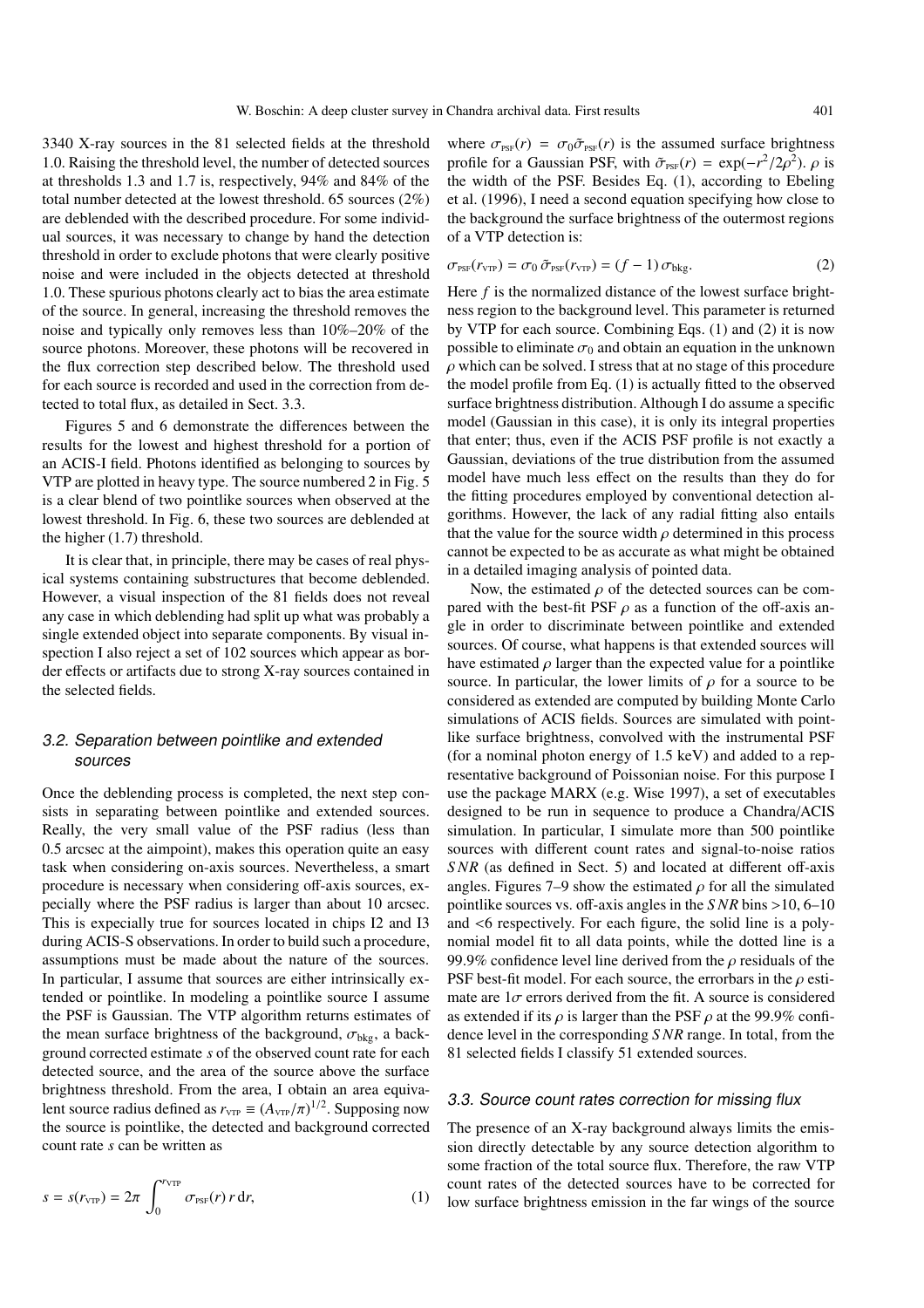

Fig. 7. Estimated  $\rho$  and  $1\sigma$  errors for a set of pointlike simulated sources with  $SNR > 10$  vs. off-axis angle. The solid line is a polynomial fit to all data points. The dotted line is a 99.9% confidence level line derived from the  $\rho$  residuals of the PSF best-fit model.



Fig. 8. Estimated  $\rho$  and  $1\sigma$  errors for a set of pointlike simulated sources with  $6 < SNR < 10$  vs. off-axis angle. The solid line is a polynomial fit to all data points. The dotted line is a 99.9% confidence level line derived from the  $\rho$  residuals of the PSF best-fit model.

that has not been directly detected. This is particularly important for extended sources. In order to perform this correction I have to assume again a surface brightness profile for the detected sources. In particular, for the extended sources I adopt the King's approximation to the density profile of an



Fig. 9. Estimated  $\rho$  and  $1\sigma$  errors for a set of pointlike simulated sources with  $SNR < 6$  vs. off-axis angle. The solid line is a polynomial fit to all data points. The dotted line is a 99.9% confidence level line derived from the  $\rho$  residuals of the PSF best-fit model.

isothermal sphere (King 1962) and assume a source profile of the form (Cavaliere & Fusco Femiano 1976)

$$
\sigma_{\kappa}(r) = \sigma_0 [1 + (r/r_c)^2]^{-3\beta + 1/2},\tag{3}
$$

where  $\sigma_{\kappa}(r)$  is the projected surface brightness as a function of radius,  $\sigma_0$  is the central surface brightness and the  $r_c$  is the core radius. I also assume  $\beta = 2/3$ . This value of  $\beta$  is a good approximation for nearby clusters (Jones & Forman 1984). At medium-high redshifts, clusters are characterized by values of  $\beta$  in the range 0.5–0.8 (e.g. Arnaud et al. 2002; Holden et al. 2002; Pointecouteau et al. 2002), thus  $\beta = 2/3$  is intermediate between these values. Now, from the knowledge of background surface brightness and of the VTP source characteristics I can numerically compute  $\sigma_0$  and  $r_c$  (see Ebeling et al. 1996 for the details of this procedure), and the true total source count rate can be determined from

$$
s_{\text{true}} = 2\pi \int_0^\infty \sigma_{\text{k}}(r) r \, dr = \frac{\pi \sigma_0 r_{\text{c}}^2}{3(\beta - 1/2)}.
$$
 (4)

In order to test this flux correction technique on the extended sources found in ACIS fields I perform Monte Carlo simulations of ACIS fields. By using again the package MARX I simulate more than 500 extended sources with a King profile surface brightness convolved with the instrumental PSF. Then, the simulated sources are added to a representative background of Poissonian noise. An ensemble of sources are made for different sets of typical intrinsic parameters (extent, flux, off-axis angle) to determine the expected scatter in the VTP estimates. In Figs. 10–13 results are presented across a large range of source parameters, from extents of ∼2 to 80 arcsec and effective fluxes of ~2×10<sup>-15</sup> to ~1×10<sup>-13</sup> erg s<sup>-1</sup> cm<sup>-2</sup>. In all plots, the ratio of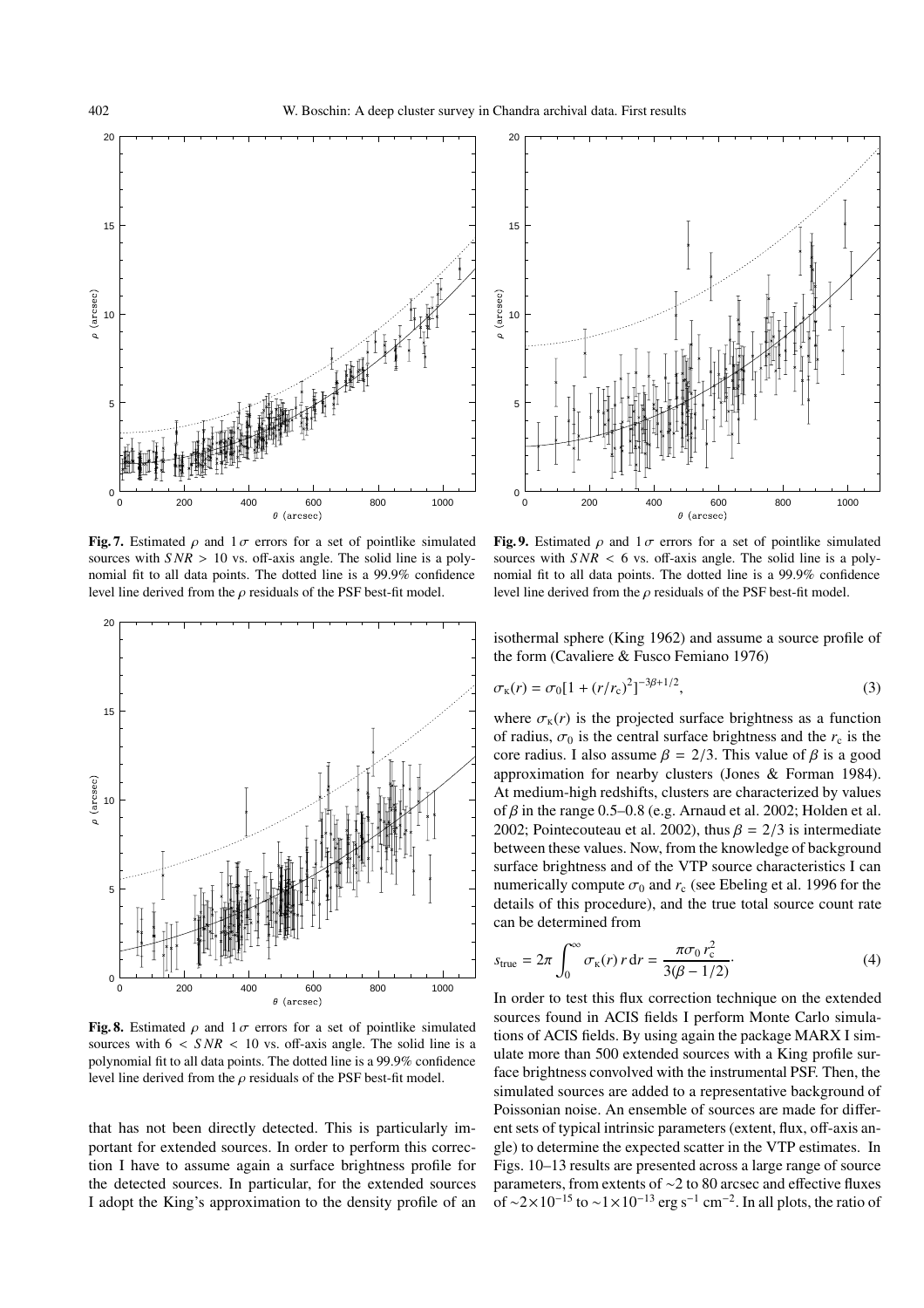

Fig. 10. Mean ratios of detected (filled circles) and corrected (crosses) count rates to the true count rate of high *S NR* (>8) simulated sources plotted against their extent (arcsec).



Fig. 11. Mean ratios of detected (filled circles) and corrected (crosses) count rates to the true count rate of high *S NR* (>8) simulated sources plotted against their intrinsic flux (c.g.s. units).

the raw, detected count rates to the true count rates and the ratio of the corrected (see above) count rates to the true count rate are plotted on the y-axes. The effective VTP-detected *S*/*N* of a source is a good indicator of the reliability of any flux estimate. As expected, the efficiency of this technique to recover the true count rate of the sources depends significatively on their *SNR*. Since the median signal-to-noise ratio of the real X-ray source



Fig. 12. Mean ratios of detected (filled circles) and corrected (crosses) count rates to the true count rate of high *S NR* (<8) simulated sources plotted against their extent (arcsec).



Fig. 13. Mean ratios of detected (filled circles) and corrected (crosses) count rates to the true count rate of high *S NR* (<8) simulated sources plotted against their intrinsic flux (c.g.s. units).

detection is 8, I use this to divide the simulation results for presentation. The effect of noise is apparent in the larger scatter seen in flux estimates for the low  $S/N$  (<8) sources plotted in Figs. 12 and 13 when compared to those of the high *S*/*N* objects in Figs. 10 and 11. For sources of medium to small extent (i.e. <40 arcsec) with *S*/*N* greater than 8, I can recover the true flux to whitin 10% over the flux range shown here. For sources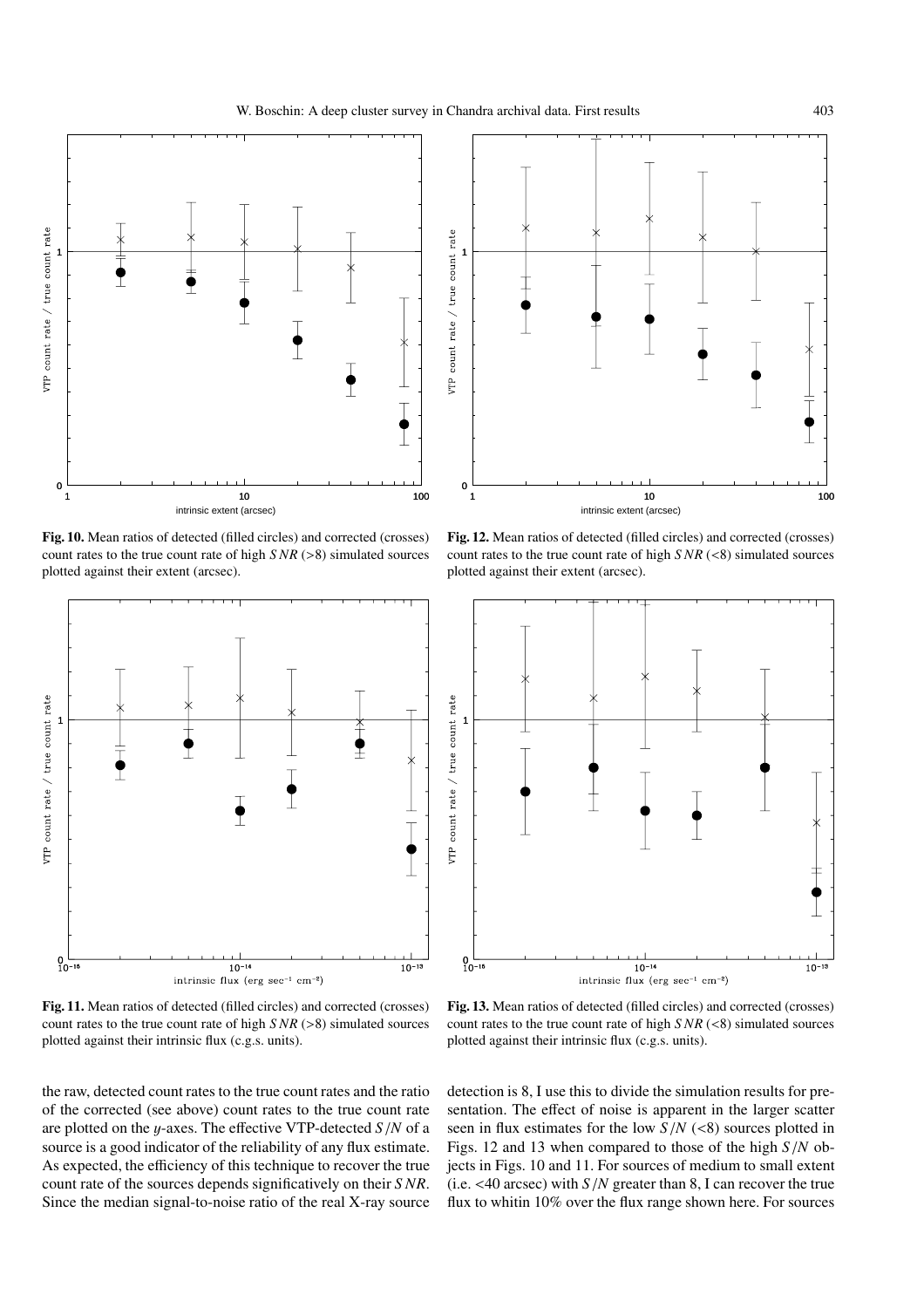of larger extent (of which I might expect to see very few in this survey), the fluxes are systematically underestimated, as expected, since most of the flux now lies below the surface brightness limits. For the low  $S/N$  sources  $(S/N < 8)$ , the same general trends are present but are dominated by the scatter caused by noise. For small extents (<40 arcsec) I can still recover the true flux of the faintest objects to within 10%–20%.

## 3.4. Computation of source fluxes

The ACIS field experiences non uniform exposure. In ACIS-I observations, for instance, it can vary by as much as 20%–25% from the field center to 10 arcmin radius off-axis. Therefore, exposure maps are built for each pointing (with  $4 \times 4$  arcsec resolution pixels) using standard CIAO threads in order to take into account this effect when computing source count rates.

After the count rate correction procedure, source count rates are converted into fluxes multiplying them by a factor which depends on the global characteristics of the telescopedetector system, on the value of the line-of-sight neutral hydrogen column density, on the energy spectrum of the source and on its redshift. I compute this conversion factor by assuming that the extended sources exibit a thermal Raymond-Smith (1977) spectrum with temperature  $kT = 5$  keV and solar abundance ratio 0.4. For a given hydrogen column density, this conversion factor is accurate to within 8% for an ICM temperature in the range 1–20 keV and a solar abundance ratio in the range 0.2–1. The hydrogen column density along the line of sight of the sources is taken from Dickey & Lockman (1990). Redshifts are not known for most of the candidate clusters at this stage of the work, therefore the fluxes listed in the cluster catalog (see next section) should be considered as provisional.

Finally, I perform a first optical follow-up of the extended sources by analyzing the corresponding *R* band fields in the Second STScI Digitized Sky Survey (DSS-II, e.g. McLean et al. 2000). These optical fields are sufficiently deep to allow me to identify low redshift X-ray bright galaxies (typically spiral galaxies) that appear as extended sources in the X-ray image. Of the 51 detected extended sources, 15 are identified as single galaxies. Therefore, these sources are excluded from the final catalogue of candidate clusters (as an example see Fig. 14).

## **4. The catalogue of candidate clusters**

This survey currently covers a total sky area of  $5.55 \text{ deg}^2$ . Using the VTP method, the sample of candidate clusters contains 36 objects with detected flux greater than  $1 \times$  $10^{-15}$  erg s<sup>-1</sup> cm<sup>-2</sup>. In table 1 I list the detected candidates in growing order of right ascension. The object number is given in Col. 1. The equatorial coordinates (J2000.0) of the X-ray centroid are listed in Cols. 2 and 3 in degrees with four decimals (typical centroid uncertainties are of 1–2 arcsec). The total unabsorbed X-ray flux in c.g.s. units (erg s<sup>-1</sup> cm<sup>-2</sup>) and its  $1 \sigma$ uncertainty are listed in Cols. 4 and 5. The estimated characteristic radius  $r_{VTP}$  is given in Col. 6. Column 7 lists the signal-tonoise ratio of the sources (as defined in Sect. 5). Finally, Col. 8 contains notes for individual clusters. In this column, I also



Fig. 14. This figure represents an *<sup>R</sup>*-band DSS-II image of an ACIS-I field. The ellipses represent the sources detected by VTP in the corresponding X-ray image, two of which are clearly extended. The image shows they correspond to relatively nearby galaxies. Therefore, these extended sources are not listed in the catalogue of candidate clusters.

list the identifications from the literature. Only five candidates seem associated in DSS-II images to galaxy concentrations with respect to the background/foreground galaxy distribution (see Fig. 15) and are probably low-redshift systems. Three candidates are re-discoveries of systems at low-intermediate redshift detected in previous X-ray surveys. In most cases no optical counterpart (galaxy, group, etc.) is seen. This suggests that most candidate clusters are probably at redshifts *z* > 0.2−0.3, thus invisible in the relatively shallow fields of the DSS-II.

# **5. Sky coverage of the survey**

As already pointed out in the introduction, the aim of a new X-ray selected cluster catalogue is twofold: providing a set of targets for optical/NIR follow-up observations of single interesting objects and to address global statistical properties of the cluster population useful for cosmological studies. This second purpose requires the evalution of the statistical properties of the survey sample (e.g. the log *N*-log *S* and the luminosity functions). To do this, the knowledge of the effective sky coverage, i.e. the survey area in which all sources above a given flux are detected, is necessary.

Since this survey uses pointed data, each field has a different detection sensitivity to objects of a given extent and flux, according to exposure and background. In order to estimate this, VTP's detection sensitivity can be measured parametrizing a detection criterion based on a definition of the source signalto-noise ratio. In particular, from simulations and real data I find that the criterion for source detection is approximable as

$$
SNR \equiv \frac{n_{\text{vTP}} - n_{\text{bkg}}}{\sqrt{n_{\text{vTP}}}} > 3,
$$
\n(5)

where  $n_{VTP}$  is the total number of photons (source and background) that lie within the equivalent source radius  $r_{VTP}$  =  $(A_{\text{VTP}}/\pi)^{1/2}$ , where  $A_{\text{VTP}}$  is, as previously defined, the source area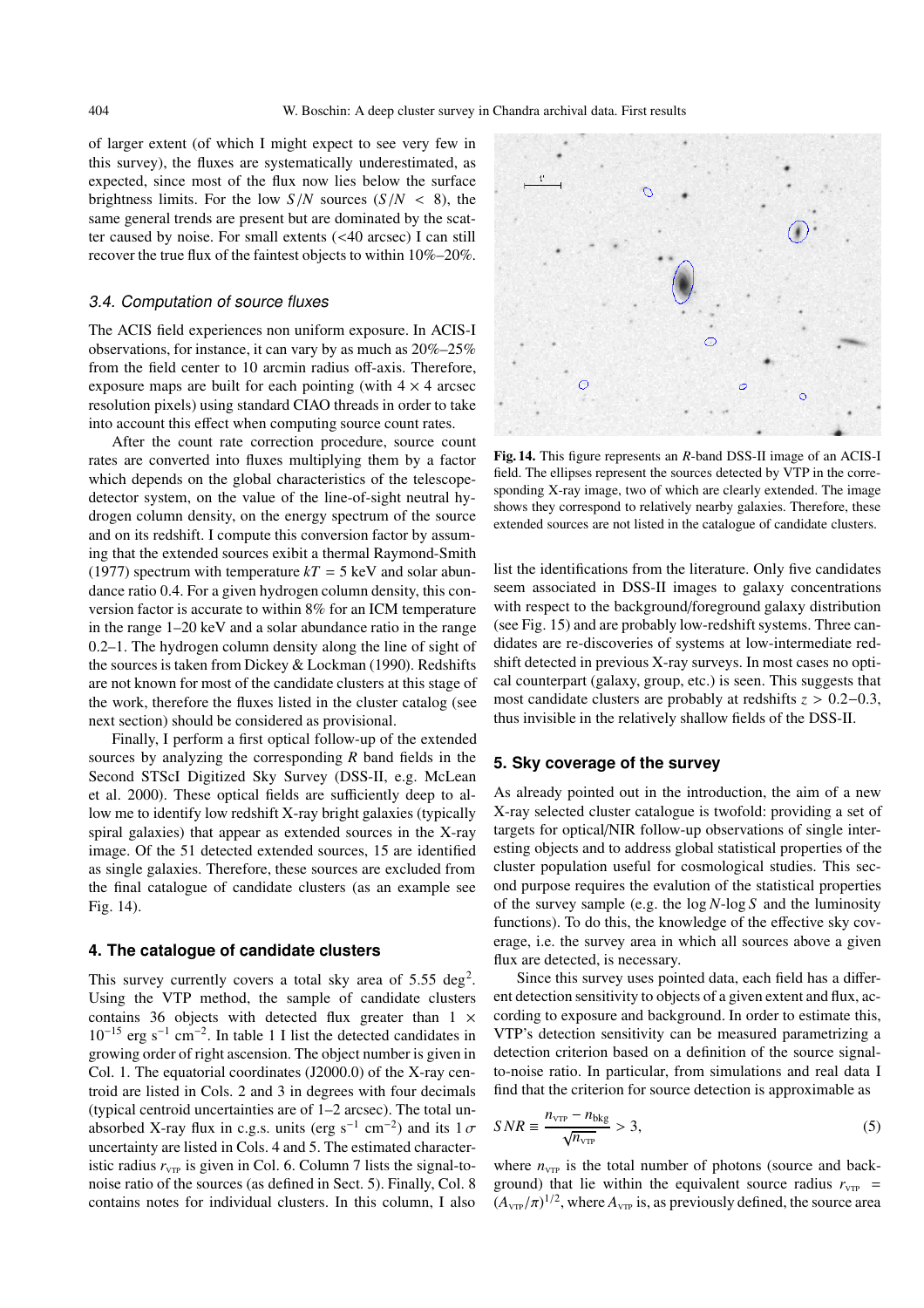Table 1. The cluster catalogue.

| Number | RA (J2000) | Dec (J2000) | $F_{\rm X}$           | $\delta F_{\rm X}$    | $r_{VTP}$ | SNR   | Note           |
|--------|------------|-------------|-----------------------|-----------------------|-----------|-------|----------------|
|        | degrees    | degrees     | (c.g.s. units)        | (c.g.s. units)        | (arcsec)  |       |                |
| (1)    | (2)        | (3)         | (4)                   | (5)                   | (6)       | (7)   | (8)            |
| 1      | 7.7555     | $+26.4441$  | $2.1 \times 10^{-14}$ | $0.3 \times 10^{-14}$ | 26.2      | 7.73  |                |
| 2.     | 24.1793    | $+20.8143$  | $1.0 \times 10^{-14}$ | $0.2 \times 10^{-14}$ | 29.6      | 6.85  | ${\bf P}$      |
| 3.     | 44.3881    | $-23.4017$  | $0.3 \times 10^{-14}$ | $0.1 \times 10^{-14}$ | 17.7      | 2.91  |                |
| 4.     | 46.4686    | $+03.8439$  | $0.8 \times 10^{-14}$ | $0.3 \times 10^{-14}$ | 21.3      | 3.82  |                |
| 5.     | 54.4602    | $-23.0730$  | $2.4 \times 10^{-14}$ | $0.3 \times 10^{-14}$ | 27.2      | 9.52  |                |
| 6.     | 73.5050    | $-03.1444$  | $2.0 \times 10^{-14}$ | $0.3 \times 10^{-14}$ | 27.3      | 6.42  |                |
| 7.     | 73.6638    | $-03.1277$  | $0.7 \times 10^{-14}$ | $0.2 \times 10^{-14}$ | 16.6      | 3.84  |                |
| 8.     | 73.7697    | $-10.2003$  | $3.2 \times 10^{-14}$ | $0.3 \times 10^{-14}$ | 49.3      | 10.95 |                |
| 9.     | 73.7895    | $-10.1752$  | $1.4 \times 10^{-14}$ | $0.2 \times 10^{-14}$ | 37.5      | 6.71  |                |
| $10$   | 85.6665    | $-40.9155$  | $0.5 \times 10^{-14}$ | $0.1 \times 10^{-14}$ | 14.7      | 6.63  | ${\bf P}$      |
| $11$   | 125.0098   | $+63.7611$  | $1.7 \times 10^{-14}$ | $0.3 \times 10^{-14}$ | 30.2      | 5.79  |                |
| $12$   | 133.0950   | $+51.3794$  | $2.1 \times 10^{-14}$ | $0.2 \times 10^{-14}$ | 36.4      | 13.45 |                |
| $13$   | 133.2558   | $+51.2218$  | $1.2 \times 10^{-14}$ | $0.1\times10^{-14}$   | 26.1      | 11.33 | B              |
| 14     | 137.5350   | $+54.3149$  | $1.4\times10^{-14}$   | $0.1 \times 10^{-14}$ | 27.4      | 15.45 |                |
| $15$   | 142.7633   | $+79.2219$  | $3.0 \times 10^{-13}$ | $0.1\times10^{-13}$   | 75.5      | 29.45 |                |
| 16     | 148.6100   | $+68.9119$  | $0.7 \times 10^{-14}$ | $0.1 \times 10^{-14}$ | 26.5      | 6.37  | B              |
| 17     | 158.8064   | $+57.8383$  | $1.0 \times 10^{-14}$ | $0.1 \times 10^{-14}$ | 29.3      | 7.74  |                |
| $18$   | 158.8564   | $+57.8472$  | $1.2 \times 10^{-14}$ | $0.1 \times 10^{-14}$ | 29.1      | 8.69  |                |
| 19     | 164.0525   | $-03.5845$  | $5.0\times10^{-14}$   | $0.2 \times 10^{-14}$ | 33.7      | 19.27 | ${\bf P}$      |
| $20$   | 169.3591   | $+07.7274$  | $2.6 \times 10^{-14}$ | $0.3 \times 10^{-14}$ | 36.9      | 8.84  | $\mathbf{1}$   |
| 21     | 169.3746   | $+07.7716$  | $0.9 \times 10^{-14}$ | $0.2 \times 10^{-14}$ | 26.7      | 4.77  | $\overline{c}$ |
| $22$   | 175.0341   | $-26.5263$  | $1.5 \times 10^{-14}$ | $0.2 \times 10^{-14}$ | 32.0      | 8.23  |                |
| $23$   | 199.2258   | $+29.2394$  | $2.4 \times 10^{-15}$ | $0.5 \times 10^{-15}$ | 19.5      | 6.05  |                |
| 24.    | 199.3051   | $+29.3089$  | $1.2\times10^{-15}$   | $0.4 \times 10^{-15}$ | 14.9      | 4.14  |                |
| $25$   | 204.4194   | $+29.4313$  | $2.0 \times 10^{-15}$ | $0.8 \times 10^{-15}$ | 17.3      | 3.14  |                |
| $26$   | 209.8918   | $+62.3164$  | $3.1 \times 10^{-13}$ | $0.6\times10^{-14}$   | 69.4      | 49.72 | 3              |
| $27$   | 218.1304   | $-01.1376$  | $1.4 \times 10^{-14}$ | $0.3 \times 10^{-14}$ | 26.4      | 5.82  |                |
| 28     | 233.5057   | $+23.6009$  | $1.1 \times 10^{-14}$ | $0.1 \times 10^{-14}$ | 19.7      | 8.21  |                |
| $29$   | 234.9979   | $-03.0390$  | $5.7 \times 10^{-14}$ | $0.3 \times 10^{-14}$ | 51.1      | 19.89 | B              |
| $30$   | 237.3827   | $+21.5499$  | $3.4 \times 10^{-14}$ | $0.3 \times 10^{-14}$ | 33.4      | 14.15 |                |
| $31$   | 245.9976   | $+26.6492$  | $0.5 \times 10^{-14}$ | $0.1\times10^{-14}$   | 14.5      | 4.50  |                |
| 32     | 249.1558   | $+41.1306$  | $0.8\times10^{-14}$   | $0.1 \times 10^{-14}$ | 25.6      | 9.85  |                |
| 33     | 255.7827   | $+51.5614$  | $0.9\times10^{-14}$   | $0.2 \times 10^{-14}$ | 29.3      | 5.08  | B              |
| 34     | 310.9874   | $+77.1801$  | $0.7 \times 10^{-14}$ | $0.2 \times 10^{-14}$ | 24.1      | 3.46  |                |
| $35$   | 333.2226   | $-22.1602$  | $1.1\times10^{-14}$   | $0.2 \times 10^{-14}$ | 23.7      | 6.03  |                |
| $36$   | 345.7229   | $+08.8118$  | $1.3 \times 10^{-15}$ | $0.4\times10^{-15}$   | 12.4      | 3.81  |                |

Notes: (1) *z* = 0.4 cluster (N. 97 Vikhlinin et al. 1998), (2) *z* = 0.16 cluster (RIXOS F258<sub>−</sub>101, Mason et al. 2000), (3) cluster MS 1358.4+6245 at  $z = 0.328$ , (P) flux uncertain due to the presence of a nearby pointlike source, (B) source very close to the border of the X-ray image.

within which the surface brightness exceeds the VTP surface brightness threshold  $\sigma_{\text{VTP}}$ , which is defined by the background  $(\sigma_{bkg})$  and threshold (*f*) as  $\sigma_{vTP} = f \sigma_{bkg}$  ( $f \ge 1.0$ ). Assuming again for the sources a King profile as in Eq. (3), it is possible to compute the SNR for sources with given fluxes and extents in fields with a given exposure time and background surface brightness (see Scharf et al. 1997 for the details of this procedure). Exposure and background information are available for each of the 81 fields used in this survey, therefore I use them to integrate the sky coverage over the area of each ACIS field (including also the PSF variation with off-axis angle) adopting the criterium introduced above to determine the detection sensitivity. The final result shown in Fig. 16 is the combined sky coverage of all fields used in the survey to the limiting threshold  $(f = 1.0)^1$ . In this figure I also plot two curves representing the loci, with varying redshift, of galaxy groups ( $L_X = 1 \times 10^{43}$  erg s<sup>-1</sup>,  $r_c = 100$  kpc, dashed line) and galaxy clusters ( $L_X = 1 \times 10^{44}$  erg s<sup>-1</sup>,  $r_c = 150$  kpc, solid line). Redshifts therefore increase right-to-left along these curves.

# **6. Expected redshift distribution of the detected clusters**

An important issue to discuss when compiling a cluster survey is the estimate of the cluster redshift distribution. This is the comoving volume per unit redshift and solid angle (d*V*/d*z* dΩ)

 $1$  For calculations in this and in the following sections cosmic K-corrections from Jones et al. (1998) are used.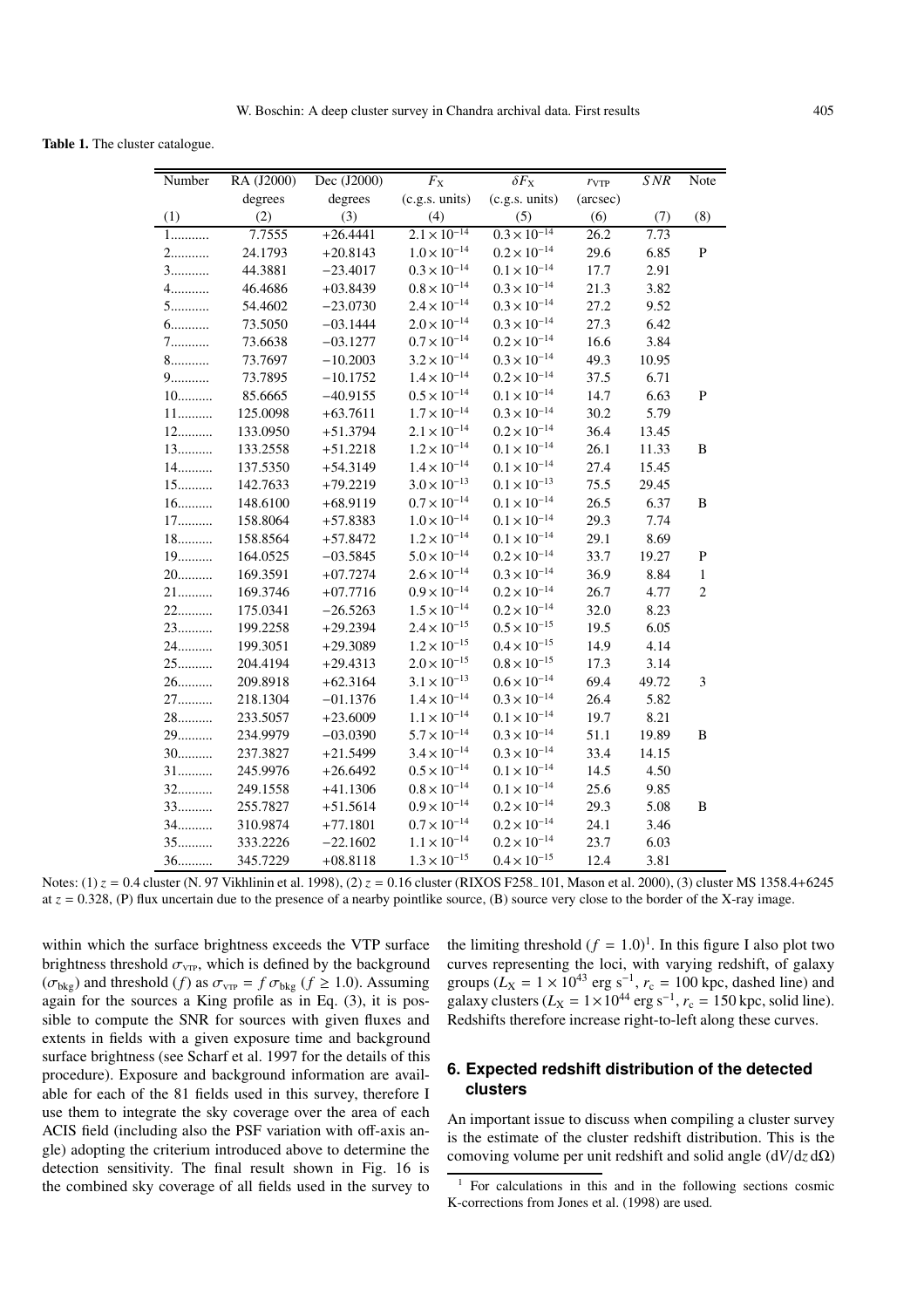

Fig. 15. X-ray and DSS-II *<sup>R</sup>* band images of the ACIS-S field containing the candidate cluster 12. Ellipses indicate sources detected by VTP in the X-ray image. The largest one indicates the cluster. Note, in the optical image, the presence of a concentration of faint galaxies in correspondence with the position of the candidate cluster. It suggests the existence of a low redshift system.

times the comoving density of clusters  $n_{\text{com}}$  with luminosities above the survey detection limit  $L_{\rm X}^{\rm lim}$ . I write it as

$$
\frac{dN}{dz d\Omega} = \frac{dV_{\text{com}}}{dz d\Omega} n_{\text{com}} = \frac{dV_{\text{com}}}{dz d\Omega} \int_{L_{\text{X}}^{\text{lim}}(z)}^{\infty} dL_{\text{X}} \phi(L_{\text{X}}),\tag{6}
$$

where  $\phi(L_X)$  is the cluster X-ray luminosity function (XLF), i.e. the function describing the number of clusters per unit volume with luminosity in the range  $L_X \div L_X + dL_X$ . Now,  $dV_{com}/dz d\Omega$ , the comoving volume per unit solid angle and redshift, is easily computable once a given cosmology is fixed.  $L_{\rm X}^{\rm lim}$  is a function of redshift and depends on the assumed cosmological model, on the shape of the cluster surface brightness profile and on the exposure times of the observations. I compute  $L_X^{\text{lim}}$  at different redshifts assuming, as in the previous section, a King profile for clusters, a typical exposure time of 40 ks (which is close to the median value of the exposure times of the selected pointings)



Fig. 16. Sky coverage of the 81 fields used in this survey. Sky coverage is plotted as a function of intrinsic flux and intrinsic, projected core radius (assuming King profile). Contours are drawn at a percentage of the total survey area. From the left, the first contour is at a level of 1%, subsequent solid contours are 10%, 20%,..., 90%, 95% and 100%. The two curves at the right-hand side of the figure are the loci, with redshift, of galaxy groups ( $L_X = 1 \times 10^{43}$  erg s<sup>-1</sup>,  $r_c = 100$  kpc, dashed line) and galaxy clusters ( $L_X = 1 \times 10^{44}$  erg s<sup>-1</sup>,  $r_c = 150$  kpc, solid line). Redshifts for these systems increase right to left. The points corresponding to some specific redshift values are marked and labeled on the two curves. The vertical dashed line corresponds to the flux value  $7 \times 10^{-15}$  erg s<sup>-1</sup> cm<sup>-2</sup> (see Sect. 7).

and  $SNR \geq 3$  as a criterium for cluster detection. For simplicity I also assume a cluster core radius of 150 kpc, a quite common value (e.g. Ota & Mitsuda 2002). Finally I have to integrate the cluster XLF. Following Rosati et al. (2000), I assume it is an evolving Schechter function:

$$
\phi(L_X) = \phi_0 \left(1 + z\right)^A L_X^{-\alpha} \exp(-L_X/L_X^*),\tag{7}
$$

with  $L_X^* = L_{X,0}^*(1 + z)^B$ , where *A* and *B* are two constants parametrizing the possible evolution of the XLF with redshift. For the local XLF, I assume the one derived from the BCS sample (Ebeling et al. 1997). The results are shown in Fig. 17. The three curves represent the expected cluster redshift distribution computed for three different couples of the evolutionary parameters:  $A = -0.5$  and  $B = -1$  (dotted line),  $A = -1$  and  $B = -2$  (dashed line), and  $A = B = 0$  (no evolution, solid line). These curves show that the expected cluster redshift distribution has a maximum at intermediate redshift, at *z* ∼ 0.3−0.4. However, a significant fraction of the clusters (about 30–40% for the two evolutionary models, higher for the no evolution case) are expected to have redshifts higher than 0.6–0.7, with the possibility of having clusters at  $z > 1$ . The details of this result are dependent on the assumptions done above on cluster profiles. However, I find that changing the cluster profile parameters does not affect the qualitative behaviour of the cluster redshift distribution. Of course, at high redshifts I expect to discover only relatively rich systems, while at low and intermediate redshift the contribution of small galaxy groups becomes significant. This is evident from Fig. 18, where the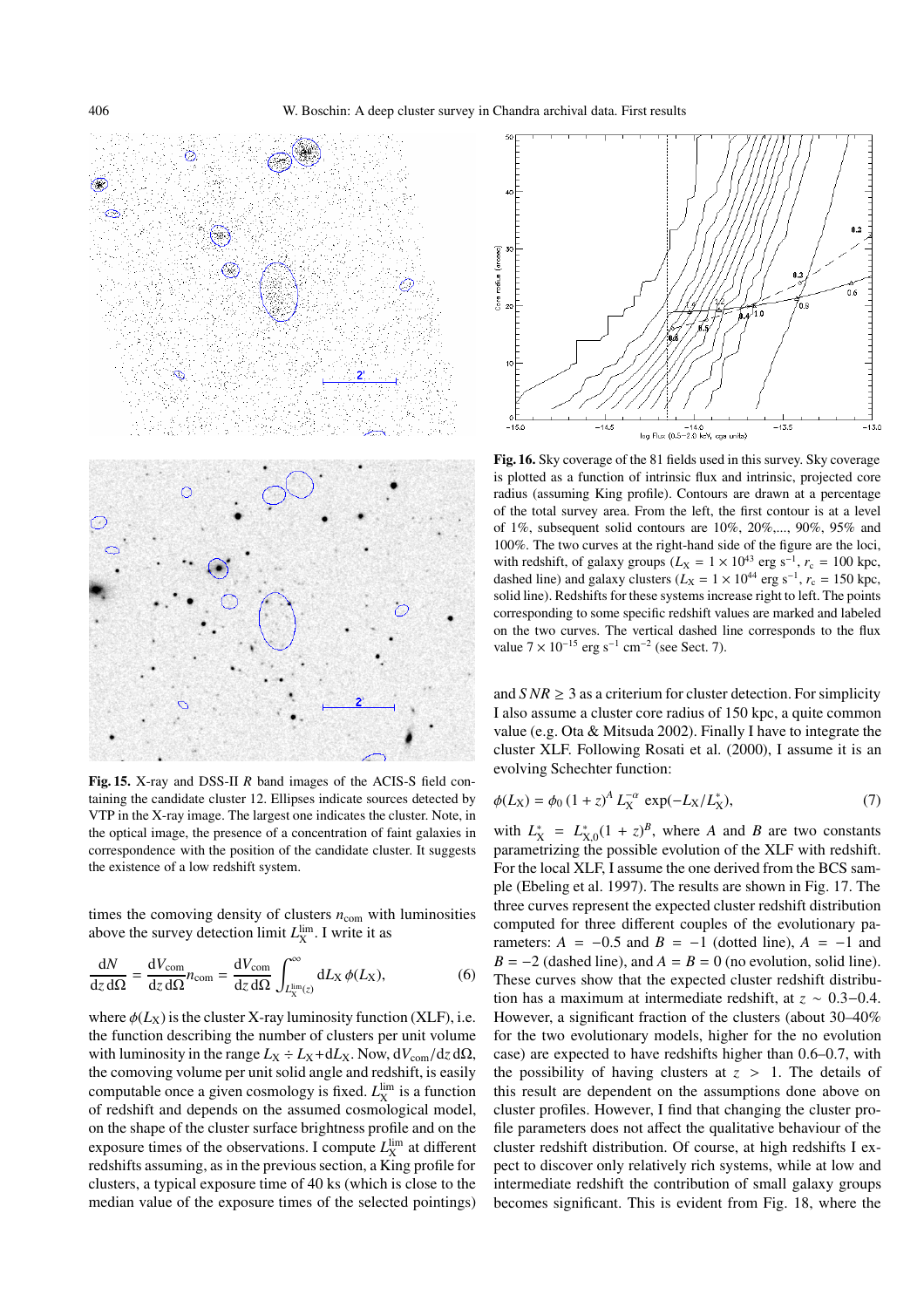

Fig. 17. Expected redshift distribution of the clusters detected in this survey in the redshift range  $0 \le z \le 1.5$ . Three curves related to three different couples of the XLF evolutionary parameters (see text) are drawn.

fractional sky coverage is shown as a function of redshift for three classes of objects. I have complete sky coverage for clusters with  $L_X = 1 \times 10^{44}$  erg s<sup>-1</sup> and core radius  $r_c = 150$ kpc out to a redshift *z* ∼ 0.8, and 50% coverage at a redshift *z* ∼ 1.3−1.4. Instead, I have a good coverage for groups (or faint, small clusters) of  $L_X = 1 \times 10^{43}$  erg s<sup>-1</sup> out to *z* ∼ 0.5 (50% coverage). Galaxies have a ≥50% coverage out to *z* ∼ 0.2–0.3. Therefore, galaxies observed in Chandra fields are generally low redshift objects. They can be quite easily recognized in the fields of the Digitized Sky Survey and, eventually, excluded from the catalogue of extended sources, as explained in Sect. 3.4.

The knowledge of the sky coverage also allows to compute the volume that the survey probes above a given redshift *z*, for a given X-ray luminosity, e.g. the characteristic luminosity  $L_X^*$  corresponding to the "knee" of the XLF. Rosati et al. (2002) compute the search volumes of four cluster surveys: EMSS (Gioia et al. 1990), 160 deg<sup>2</sup> survey (Vikhlinin et al. 1998), NEP survey (Henry et al. 2001) and RDCS (Rosati et al. 1998). In Fig. 19 I plot the volume probed by these four surveys as a function of redshift together with the volume probed by this survey. Since these surveys cover different solid angles at varying fluxes, they probe different volumes at increasing redshift and therefore different ranges in X-ray luminosities at varying redshifts. From the plot we see that the EMSS is very sensitive to the most luminous systems, but is able to find only a few clusters at high redshifts due to its bright flux limit. NEP,  $160 \text{ deg}^2$  and RDCS are much deeper surveys and discover many clusters at high redshifts. In particular, the RDCS pushes the search to the faintest fluxes, providing sensitivity to the highest redshift systems with characteristic luminosity *L*<sup>∗</sup> X



Fig. 18. Sky coverage as a function of redshift for three classes of objects: elliptical galaxies (with  $L_X = 1 \times 10^{42}$  erg s<sup>-1</sup> and effective core radius  $r_c = 30$  kpc) in dashed line, groups ( $L_X = 1 \times 10^{43}$  erg s<sup>-1</sup>,  $r_c$  = 100 kpc) in dotted line, and clusters ( $L_X$  = 1 × 10<sup>44</sup> erg s<sup>-1</sup>,  $r_c = 150$  kpc) in solid line.

even beyond  $z = 1$ . Instead, the NEP and the 160 deg<sup>2</sup> surveys do not reach the flux limit of RDCS and probe the bright end of the XLF out to  $z \approx 1$ . This survey (the thick solid line in the figure) probes a small total volume with respect to the other surveys bacause of the still limited surveyed solid angle. Neverthless, it is superior to NEP and  $160 \text{ deg}^2$  surveys in probing the Universe at  $z \geq 0.8$  and competitive with RDCS for redshifts  $z \geq 1$ .

## **7. log** *N***-log** *S* **relation for the candidate clusters**

The computed sky coverage of the survey is useful to derive the statistical properties of the cluster population. In particular, it is interesting to calculate the cumulative number density of the candidate clusters as a function of flux (the so-called log *N*log *S* relation) and compare it with previous studies. In order to perform this calculation, each cluster is added to the cumulative distribution with the weight equal to the inverse solid angle corresponding to its measured flux and angular core radius. The derivative cumulative log *N*-log *S* function is shown in Fig. 20. Counts are shown as filled circles. The error bars represent the  $1\sigma$  uncertainties in the number of detected clusters. Shown on abscissa is the total source flux, where "total flux" refers to the flux extrapolated to surface brightnesses below the detection limit (see Sect. 3.3). I also show the cluster counts derived from other two deep surveys: The RDCS (Rosati et al. 1995, crosses) and an ultra deep UK ROSAT survey (McHardy et al. 1998, asterisk). The log *N*-log *S* relation derived from this survey spans a flux range from  $7 \times 10^{-15}$  erg s<sup>-1</sup> cm<sup>-2</sup> to  $3 \times 10^{-14}$  erg s<sup>-1</sup> cm<sup>-2</sup>. The lower flux limit is set at a level in which the sky coverage is about 1 deg<sup>2</sup> and all clusters are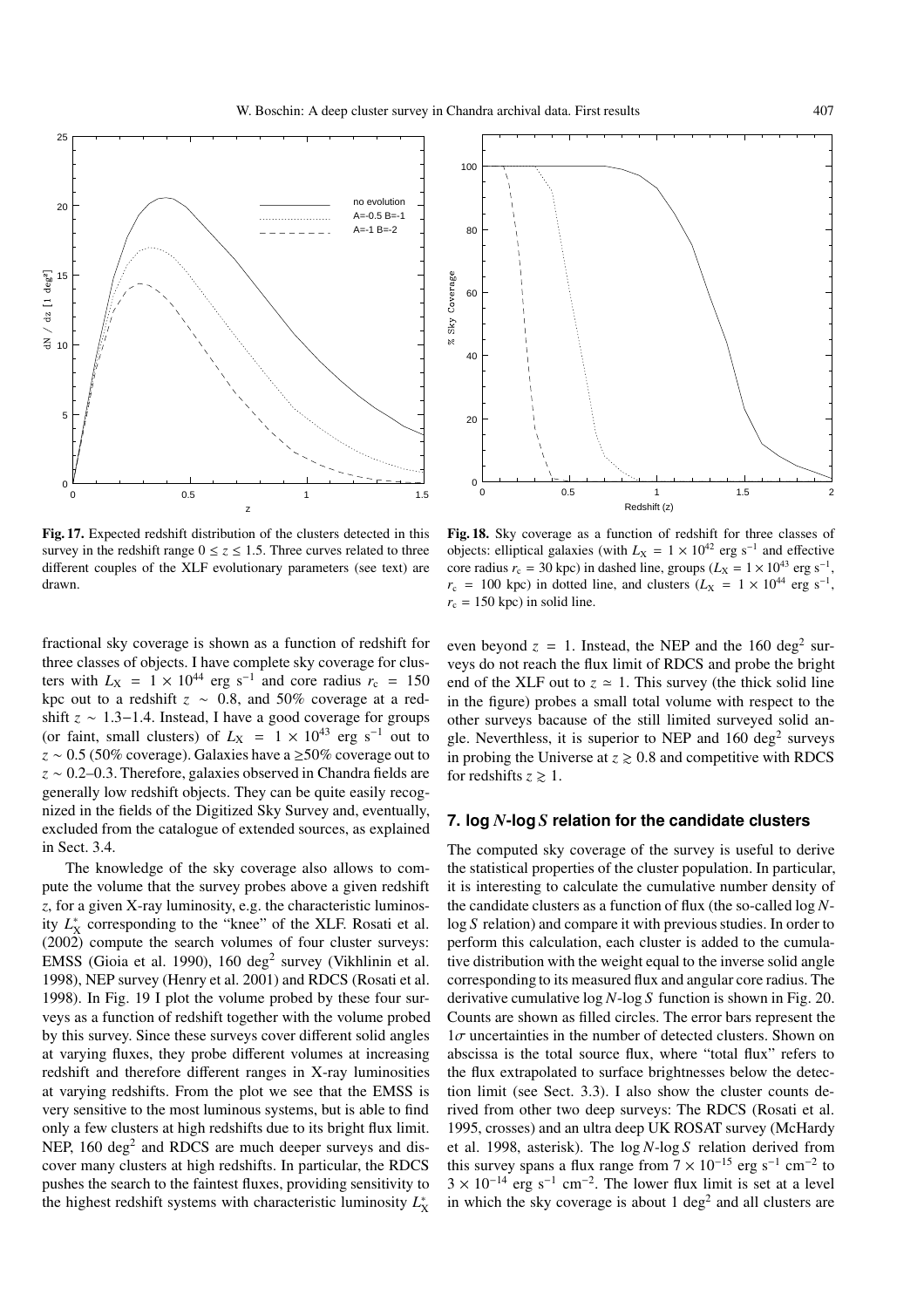

Fig. 19. Search volumes of five X-ray cluster surveys,  $V(>z)$ , for a cluster of given X-ray luminosity ( $L_X = 3 \times 10^{44} h_{50}^{-2}$  erg s<sup>-1</sup>  $\approx L_X^*$ ). The thick solid line corresponds to the volume probed by this survey (adapted from Rosati et al. 2002).



Fig. 20. Cumulative log *<sup>N</sup>*-log *<sup>S</sup>* function of the candidate clusters. Counts are shown as filled circles. The error bars represent the  $1\sigma$ uncertainties in the number of detected clusters. Data from Rosati et al. (1995, crosses) and from McHardy et al. (1998, asterisk) are also shown for comparison.

expected to be detected as extended sources since they have core radii larger than about 15 arcsec, based on a range of typical sizes and luminosities (see Fig. 16). Therefore, I expect this sample be complete to this flux level. At the bright end, the results are in agreement within errors with the deep sample from Rosati et al. (1995). At the faintest end, the extrapolation of the log *N*-log *S* agrees with the results of McHardy et al. (1998), who identified most of the X-ray sources, regardless of extent, in their ultradeep ROSAT survey.

## **8. Summary**

I present a catalogue of 36 candidate clusters detected as extended sources in 81 Chandra ACIS observations covering an angle of  $5.55 \text{ deg}^2$ . To detect these sources, I use a detection algorithm based on the Voronoi Tessellation and Percolation technique. This is an efficient method in order to detect low surface brightness extended sources in a shape independent way. Despite the small solid angle covered so far, the survey probes a volume at high redshift  $(z \ge 0.8)$  comparable or larger than previous Einstein and ROSAT-based surveys. Moreover, I expect a significative fraction of the candidates are medium-high redshift  $(z > 0.6-0.7)$  systems. This makes these candidate clusters interesting targets for optical/NIR follow-up observations. In particular, the confirmed distant clusters will be useful, for instance, to study the properties of the cluster galaxy population at high redshift (e.g. Gioia et al. 1999; Stanford et al. 2002). I also present a preliminary log *N*-log *S* relation derived from the catalogue. This relation shows a general agreement with some deep ROSAT-PSPC based cluster surveys. As soon as new data will be available in the Chandra archive, they will be reduced in order to increase the sky area and the volume probed by the survey and enrich the catalogue compiled so far.

*Acknowledgements.* The data used in this work have been obtained from the Chandra data archive at the NASA Chandra X-ray center (http://asc.harvard.edu/cda/) and from the On-line Digitized Sky Survey server at ESO/ST-ECF Archive (http://arch-http.hq.eso.org/dss/dss).

I wish to thank Andrea Biviano, Stefano Borgani, Marisa Girardi and Massimo Ramella for useful suggestions and discussions. I am particularly grateful to Paolo Tozzi for having introduced me in the art of X-ray data reduction.

Work partially supported by the Italian Ministry of Education, University, and Research (MIUR, grant Progetto Giovani 2001, grant COFIN2001028932 "Clusters and groups of galaxies, the interplay of dark and baryonic matter"), and by the Italian Space Agency (ASI).

## **References**

- Arnaud, M., Majerowicz, S., Lumb, D., et al. 2002, A&A, 390, 27
- Bahcall, N. A., & Cen, R. 1993, ApJ, 407, 49
- Borgani, S., & Guzzo, L. 2001, Nature, 409, 39
- Borgani, S., Rosati, P., Tozzi, P., et al. 2001, ApJ, 561, 13
- Cavaliere, A., & Fusco Femiano, R. 1976, A&A, 49, 137
- Chandra X-ray Center Team 2001, The Chandra Proposers' Observatory Guide, version 4.0
- Collins, C. A., Guzzo, L., Böhringer, H., et al. 2000, MNRAS, 319, 939
- Dickey, J. M., & Lockman, F. J. 1990, ARA&A, 28, 215
- Dressler, A., Oemler, A. Jr., Couch, W. J., et al. 1997, ApJ, 490, 577
- Ebeling, H. 1993, MPE report 250 (ISSN 0718-0719)
- Ebeling, H., & Wiedenmann, G. 1993, Phys. Rev. E, 47, 704
- Ebeling, H., Voges, W., Böhringer, H., et al. 1996, MNRAS, 281, 799
- Ebeling, H., Edge, A. C., Fabian, A. C., et al. 1997, ApJ, 479, 101